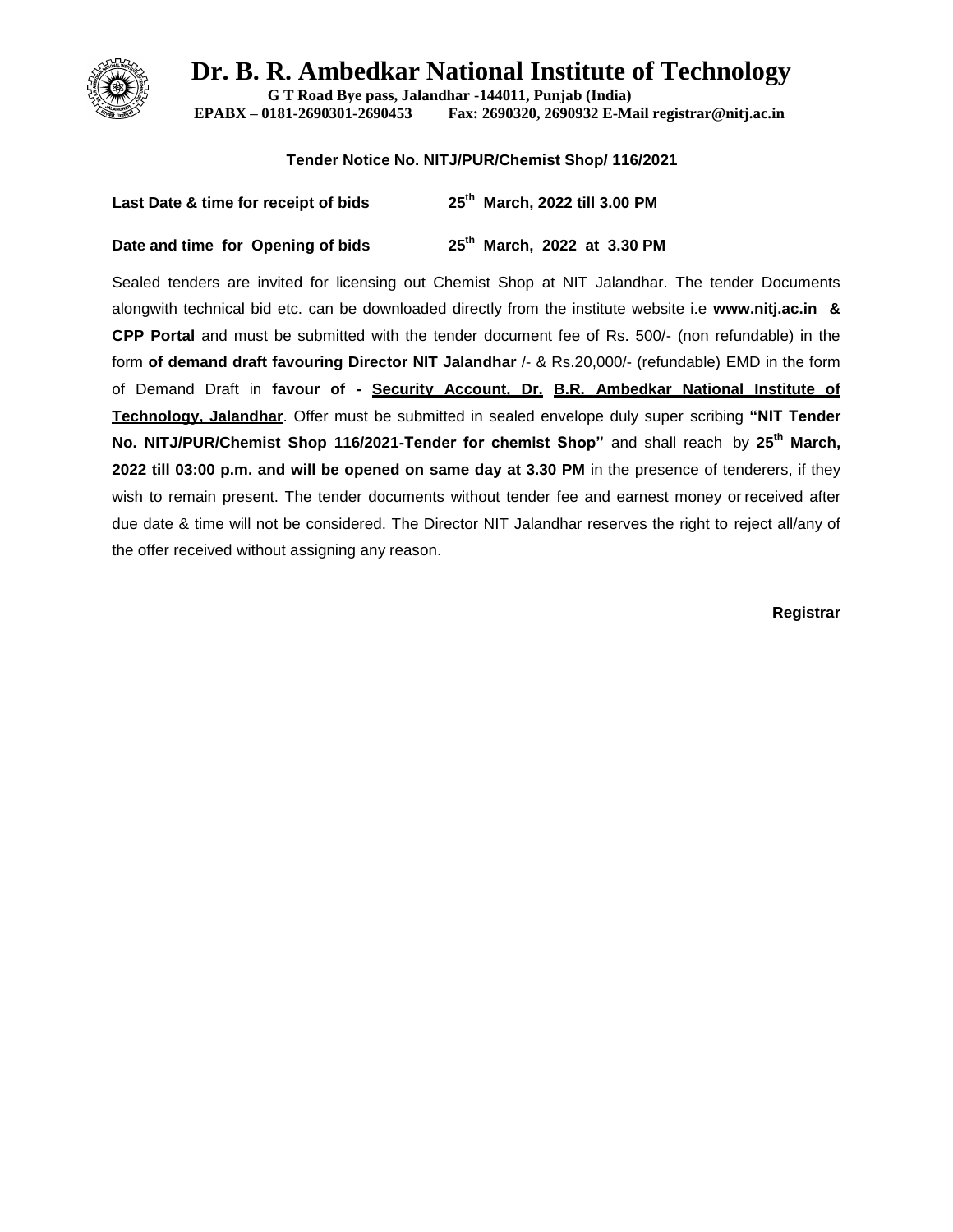

**Dr. B. R. Ambedkar National Institute of Technology G T Road Bye pass, Jalandhar -144011, Punjab (India) EPABX – 0181-2690301-2690453 Fax: 2690320, 2690932 E-Mail registrar@nitj.ac.in**

## **Important Notice**

- **1.** All corrigenda, addenda, amendments and clarifications to Tender Specifications will be uploaded on the website [www.nitj.ac.in](http://www.nitj.ac.in/) & CPP Portal and not in the newspaper, Bidders shall keep themselves updated with all such developments till the last date and time of submission of tender.
- **2.** In case, the last date of receipt/opening of quotation/bid falls on holiday, the quotation shall be receipt/opened on the next working day.
- **3.** Tender documents fee of Rs. 500/- in the form of **Demand Draft favouring- Director, Dr B R Ambedkar NIT Jalandhar** must be submitted with tender documents.
- **4.** Tenderer who have downloaded the tender from the institute website shall submit declaration that I/we have downloaded the tender from the institute website [www.nitj.ac.in](http://www.nitj.ac.in/) & CPP Portal and I/We have not tempered/modified the tender form in any manner. In case if the same is found to be tempered/modified in any manner, I/we understand that my/our tender will be summarily rejected and I/we are liable to be banned from doing business with Institute.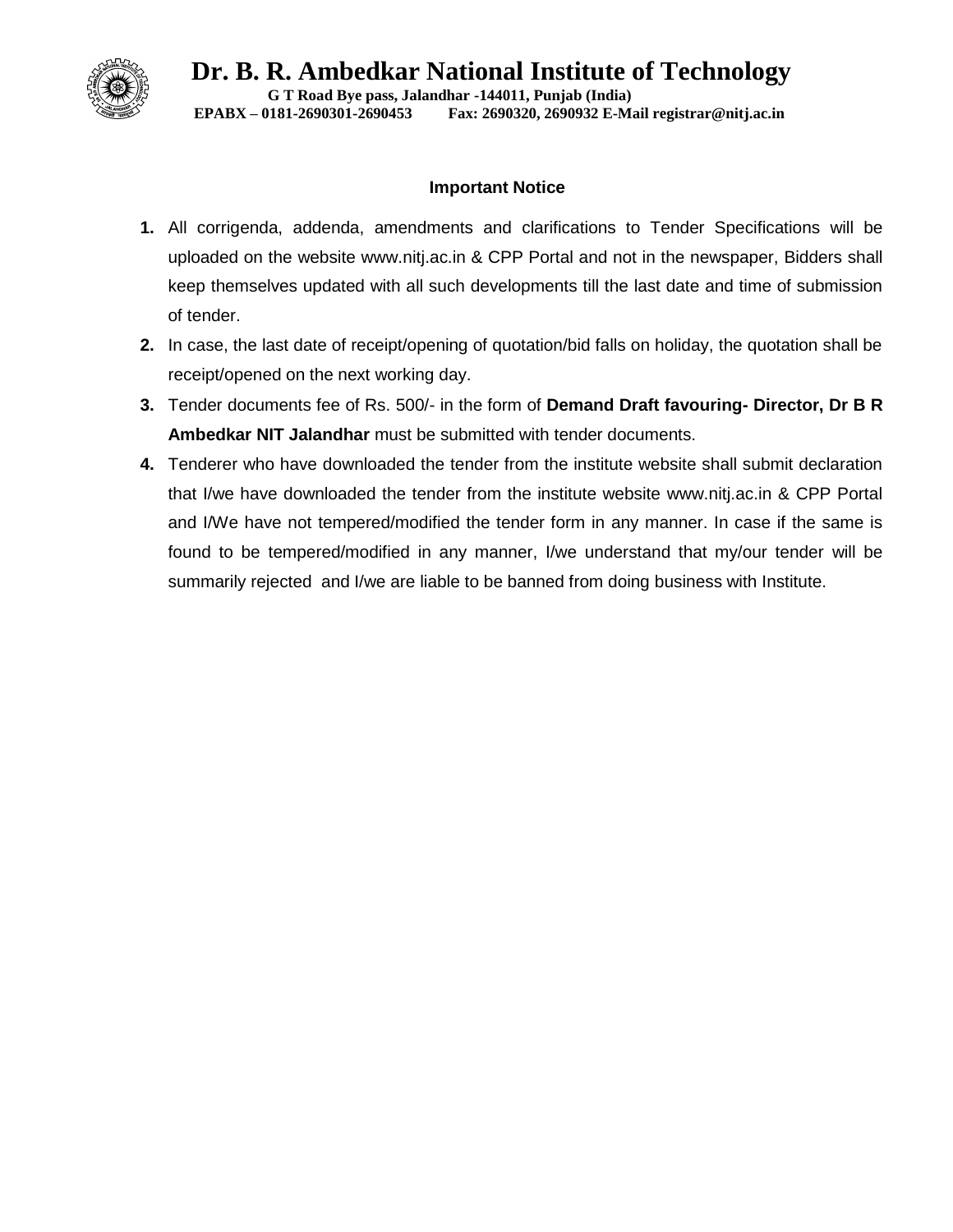

**G T Road Bye pass, Jalandhar -144011, Punjab (India) EPABX – 0181-2690301-2690453 Fax: 2690320, 2690932 E-Mail registrar@nitj.ac.in**

# **TERMS & CONDITIONS**

# **Licensing Out Chemist Shop in NITJ Campus**

## **1. Provision for governing License Deed**

The chemist shop shall be setup and run in accordance with the rules and regulations of Punjab Government, GOI/NITJ.

## **2. Mandatory Eligibility**

An Indian citizen can apply for Chemist Shop provided he obtains a drug license from the competent authority in Punjab.

The License deed shall be executed on the clear understanding that the Licensee has never been debarred/blacklist by any Central/State Govt. / any other Govt. department or any autonomous body. In case the applicant is found to be blacklisted / debarred at any later stage or the event of this being proven at any time during the License period, the License Deed would be cancelled and all his security deposits will be forfeited.

## **3. PROCEDURE FOR SUBMISSION OF BIDS :**

- 3.1 Two Bid System :-
- **a)** Sealed Technical Bid (In the format placed as Annexure-I) in one envelope along with **EMD of Rs. 20,000** (Rs. Twenty Thousand only) by way of Demand Draft in **favour of - Security Account, Dr. B.R. Ambedkar National Institute of Technology. Jalandhar** super-scribing "Technical Bid and **Tender Fee of Rs. 500/- in the form of Demand Draft in favour of Director NIT, Jalandhar must be submitted.**
- **b)** Sealed Financial bid (in the format placed as Annexure-II) in one envelope duly signed, stamped super scribing- "Financial Bid" must be submitted.
- 3.2 Both the documents viz. Technical Bid Envelope and Financial Bid Envelope prepared as above are to be kept in a single sealed envelope super-scribing "Tender for Chemist Shop" and be sent by Speed Post / Register Post / by hand to the Director, Dr. B. R. Ambedkar NIT Jalandhar by  $25<sup>th</sup>$  March, 2022 till 03:00 pm. NIT Jalandhar will not be responsible for any postal delay or non-receipt/non-delivery of the bid. No further correspondence will be entertained on the subject.

The Bid will be opened on same day i.e.  $25<sup>th</sup>$  March, 2022 at 3.30 PM in the Purchase section of NIT Jalandhar. Bidders may remain present on due date and Time, if they want to.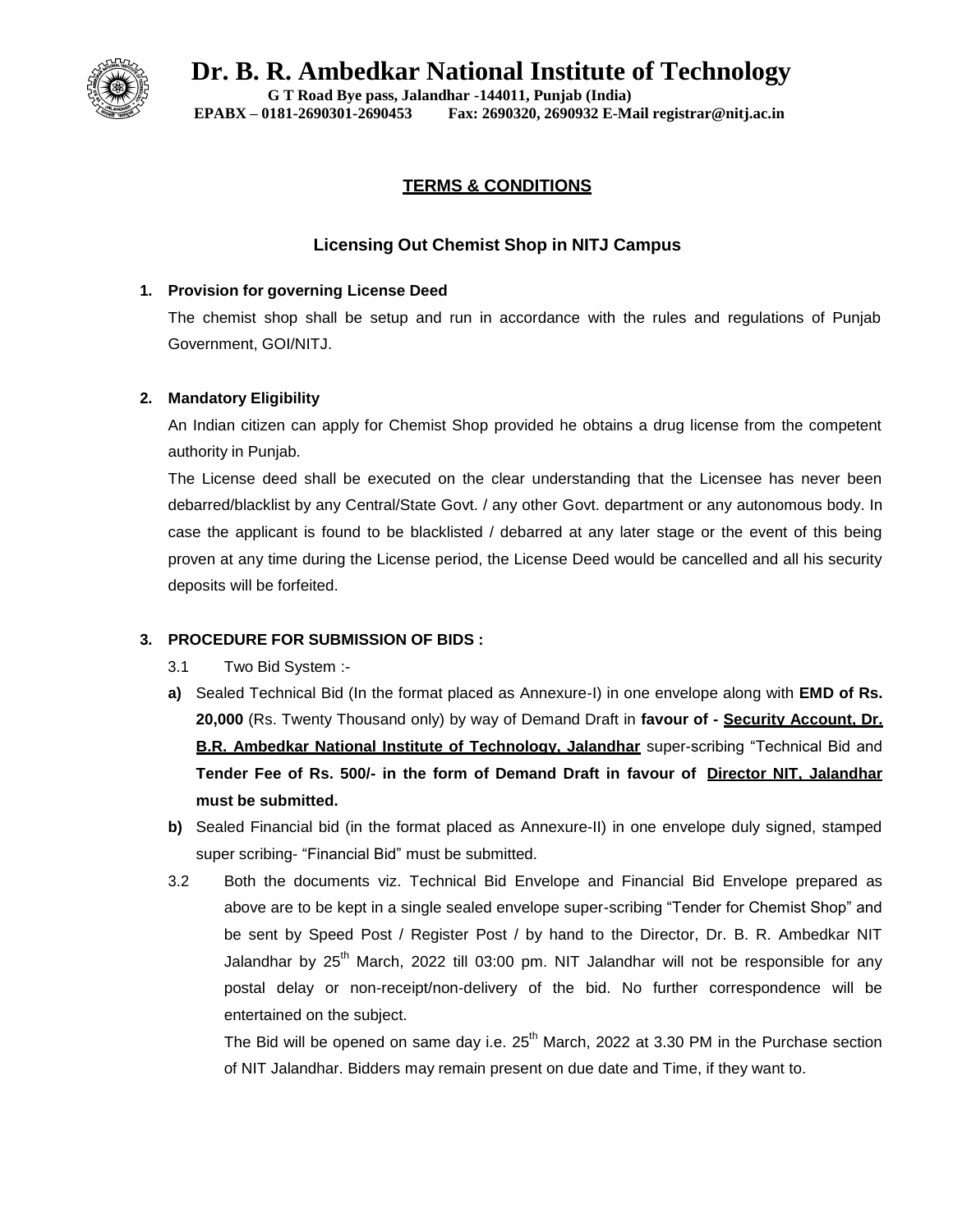

**Dr. B. R. Ambedkar National Institute of Technology G T Road Bye pass, Jalandhar -144011, Punjab (India)**

**EPABX – 0181-2690301-2690453 Fax: 2690320, 2690932 E-Mail registrar@nitj.ac.in**

### **Note :**

- **a)** The offers submitted through Telex / Telegram / Fax / E-mail or any manner other than specified at above (Ref. 3.2) will not be considered. No further correspondence will be entertained on this matter.
- **b)** Bids shall be valid for 90 days from the date of opening. NIT Jalandhar holds the right to reject a bid valid for a period shorter than 90 days as non-responsive.
- **c)** Bids not complying with any of given clauses/eligibility in this tender document are liable to be rejected.
- **d)** Any effort by a Bidder to influence any member of NIT Jalandhar bid evaluation committee, regarding bid evaluation, comparison or contact award decision may result in the rejection of the bidder's bid and forfeiture of the bidder's EMD.

### **4. Procedure for Evaluation of Bids**

The evaluation of financial bid would be based on the highest percentage of discount given by the tenderer in the financial bid.

#### **Note:**

- a) Discounts % are to be quoted on MRP.
- b) Sale volumes are expected to be 10-12 lacs approx. per annum as per the present estimates. In case the amount falls short, the discount rates can not be changed and will remain same. However the bidder, prior of quoting rates, can make their own study to estimate the sale volumes for the purpose of assessing financial viability of their proposal. Conditional bids in this regard would be summarily rejected.
- c) Monthly license fee to NIT Jalandhar will be **Rs. 2,000/-** per month with a provision of enhancement by 5-10% per year. Water & Electricity charges will have to be paid by the bidder on actual basis.
- d) The License deed shall be for a maximum period of 3 years. Initially allotment of shop will be for one year which can be further extended for two more years (year-wise) on satisfactory performance. This is subject to satisfactory performance of the services. In case the services are found to be unsatisfactory, the License deed shall be terminated by the Director NITJ at any point of time.
- e) The bidder after successful bidding should obtain GST No., PAN Number or any other tax number which is essential or required for the chemist shop.
- f) The licensee has to provide the discount in the four categories of medicines i.e Ethical/ Generic/ Surgical/ Ayurvedic. In case, any of the item/ medicine do not falls under any of these categories, the licensee has to provide that item/medicine at the average offered discount of all the four categories (Ethical/ Generic/ Surgical/ Ayurvedic) of the contract.

#### **Deed of License**

The qualifying bidder shall sign a Deed of License; primarily for fair trade practice in all dealings with NIT Jalandhar incorporating tender terms, delivery mechanisms and penalties for default. The deed of license shall be signed within fifteen days of communication from the NIT Jalandhar failing which the EMD of the Bidder shall be forfeited and opportunity may be extended to next technically and financially qualified (next highest) bidder.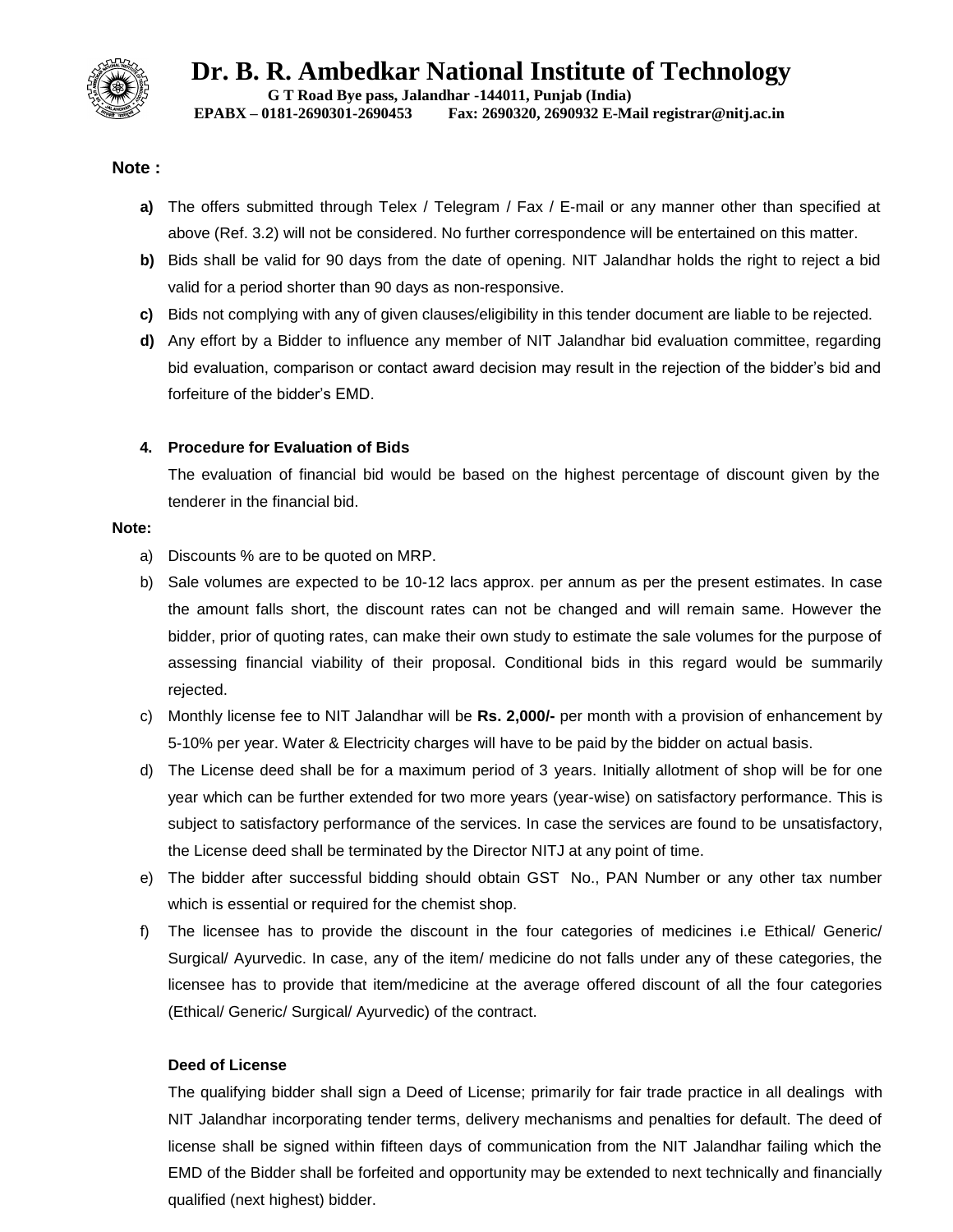

**G T Road Bye pass, Jalandhar -144011, Punjab (India) EPABX – 0181-2690301-2690453 Fax: 2690320, 2690932 E-Mail registrar@nitj.ac.in**

### **5. Earnest money deposit and performance guarantee**

The bidder shall have to submit **EMD of Rs. 20,000/- in shape of Demand Draft in favour of Security Account, NIT Jalandhar** with the Technical bid failing which Technical bid will not be considered. The EMD of highest discount giving bidder will be retained till the finalization of the Chemist Shop and the EMD of other bidders will be returned immediately.

The EMD of the successful bidder will be released after having performance guarantee as detailed below:-

The successful Licensee shall deposit with the NIT Jalandhar a sum of **Rs. 50,000** (Rs, Fifty Thousand only) in the form of a Bank Guarantee furnished by a schedule/nationalized Bank within 30 days of execution of the license deed or before opening of chemist shop, whichever is earlier for due and complete performance of the terms and conditions of tender. The said performance bank guarantee shall be valid for a period of 03 years plus 02 months for the date of execution of the License deed. The security shall be refunded on expiry of the License Deed or adjusted against damages, if any.

### **6. Possession**

The allotted shop must be occupied by the Licensee within 15 days of the date of issue of the allotment letter. The License fee will be charged from the 16th day of issue of allotment letter or the date of possession, whichever is earlier. Failure to occupy the said shop within the stipulated time may result in forfeiture of security deposit, earnest money and cancellation of allotment letter. The name of the chemist shop (Firm) whatsoever has to be get approved from the director before its display.

## **7. Payment of Taxes**

The licensee shall be liable to pay all such fees or taxes as may be levied by the state / Central Government or any other authority in respect of the premises under the any law from time to time. The chemist shop in no manner will publicize any another firm/company/educational institute without the permission of the Director, NITJ.

#### **8. Alteration / Amalgamation / Encroachment / Defacement of Building**

The Licensee shall not make any addition or alteration / defacement of any sort in any part of the said building without the prior permission in writing from the Director NITJ. The Licensee is not entitled to sub-divide the shop or to amalgamate it with any other shop. The area in front of the said building shall not be encroached upon or used for any purpose other than a public passage.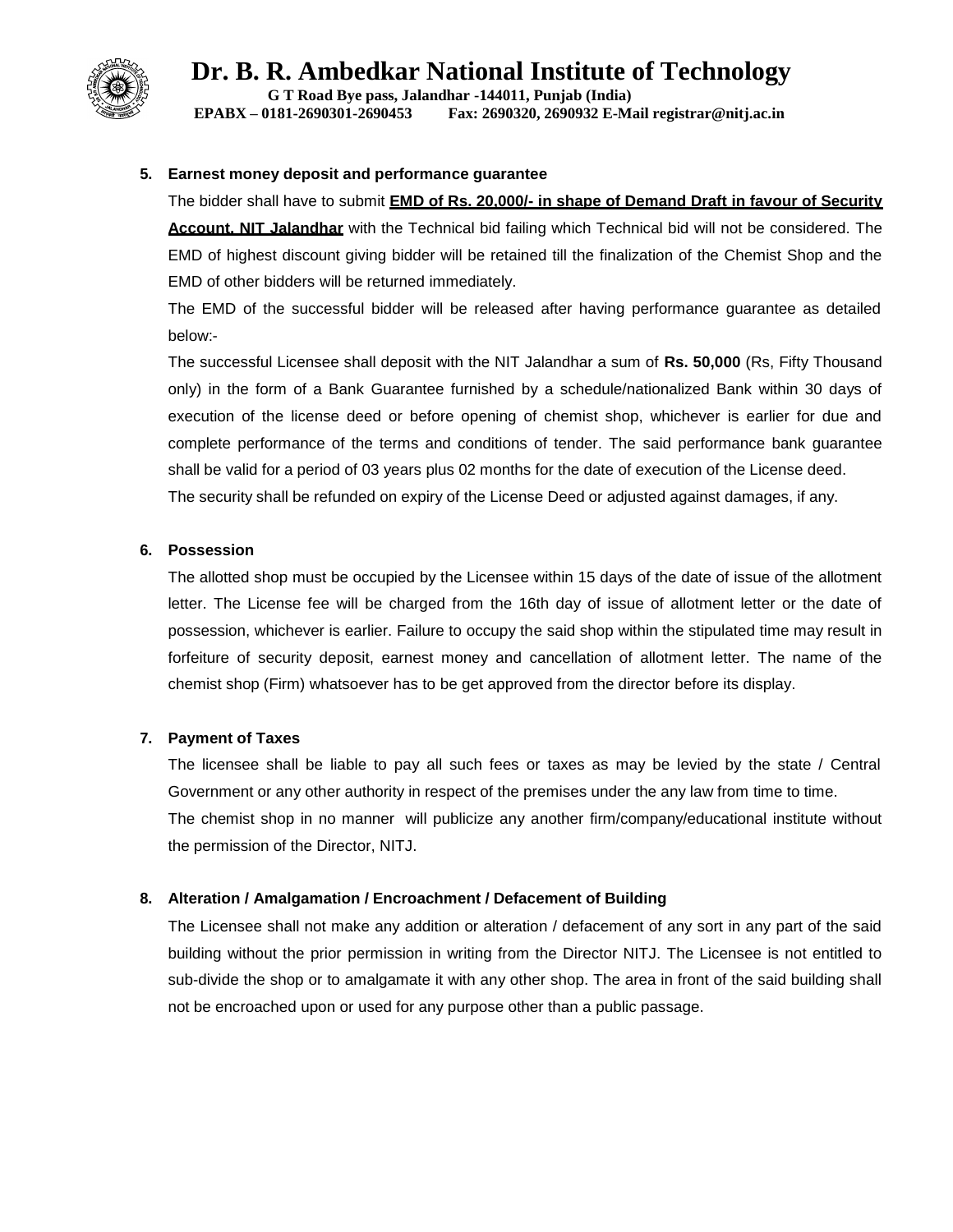

**Dr. B. R. Ambedkar National Institute of Technology G T Road Bye pass, Jalandhar -144011, Punjab (India)**

**EPABX – 0181-2690301-2690453 Fax: 2690320, 2690932 E-Mail registrar@nitj.ac.in**

### **9. Working Hours**

The Medical shop has to keep operational/open by the licensee 24 hours on daily basis or as decided by the Institute from time to time.

### **10. Time line for Providing medicines**

The licensee is required to make available all the essential/ routine medicines in the chemist shop. However, in case the medicine/ item is not available in the shop, the Licensee will ensure that the medicines to all the faculty/staff/students as prescribed by Medical Officer are to be provided maximum within 24 hours. In case, the medicines are not provided within 24 hours, the concerned patient may take medicines from market and the relevant discount amount as per contract on that type of medicines will be recovered from the licensee's bills/ security money/PBG.

### **11. Police Verification**

The Licensee will ensure that the police verification of all the persons deployed by him in the allotted premises have been got done.

### **12. Delivery of vacant possession on termination of License Deed**

On termination of the license deed, the license shall remove temporary structures and fixtures, if any, immediately and deliver the vacant possession of the building to the Director NITJ on the last day of termination of license deed. In the event of default, the Director NIT shall charge license fee @ 10 time up to 15 days, 20 times up-to next 15 days, 30 times up to the period of 60 days and 50 times after elapse of 60 days from the date of expiry / termination / completion of term of this deed. The expenditure incurred on removal of fixtures shall be recoverable from the licensee.

#### **13. Compensation on account of closure**

The licensee shall not be entitled for any compensation on account of the closure of the shop for any period if the same becomes necessary on account of demolition of the whole or part of the premises in connection with the maintenance and repairs of the building. The licensee shall not however, be liable to pay License fee for the period for which this shop is closed on account of the aforesaid maintenance or repairs. The Licensee shall be entitled to restoration of the premises as soon as necessary repairs have been completed.

#### **14. Inspection of the Shop**

The Director may through his offices and employees, at all the responsible times and in a reasonable manner, after reasonable notice in writing enter into any part of the said building for the purposes of ascertaining that the Licensee is duly observing the conditions of the License Deed. Ordinarily 24 hours notice will be deemed to be reasonable notice.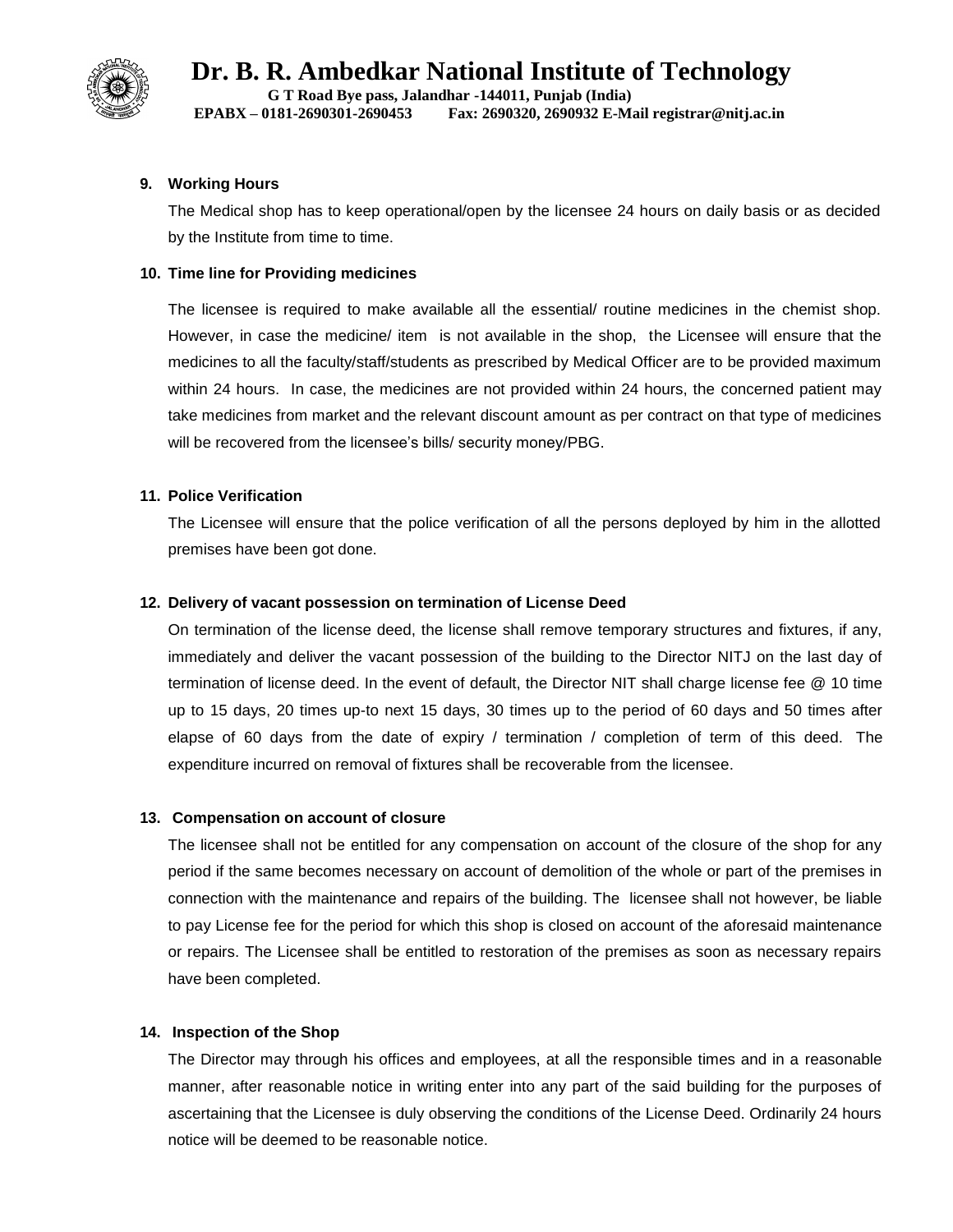

**G T Road Bye pass, Jalandhar -144011, Punjab (India)**

## **EPABX – 0181-2690301-2690453 Fax: 2690320, 2690932 E-Mail registrar@nitj.ac.in**

#### **15. Termination of the License Deed**

The License Deed may be terminated by the Director NIT, Jalandhar in event of the following contingencies:

In the event of the non-payment of monthly license fee, electricity and water charges within 30 days of the due date.

By giving one month's notice in writing in advance, in case the services rendered by the Licensee are found to be unsatisfactory or there is breach of any condition of the License Deed or the Licensee engages in any obnoxious trade.

OR

In case, the Licensee is declared insolvent by a Court of Law, however, the Licensee shall in that case be given 2 months' notice for the cancellation of his License Deed; provided that during that period, the Licensee shall keep on discharging the duties as before.

OR

On account of Sale / Promotion of face/spurious/fake drugs.

The Licensee may withdraw from the contract after giving minimum three months advance notice.

#### **16. Jurisdiction**

The courts at Jalandhar alone shall have the jurisdiction for the purpose of this License Deed.

#### **17. Arbitration**

In the event of any dispute and difference arising out of or concerning this License Deed, the matter, what so ever shall be referred to the sole arbitrator i.e. Director NITJ whose decision thereon shall be final and binding on the partied thereto. The arbitration and Conciliation Act 1996, shall apply to the arbitration proceedings. The venue of arbitration shall only be at Jalandhar, Punjab.

Subject as aforesaid, the Arbitration and Conciliation Act, 1996 and the rules framed there under and any modification thereof for the time being in force framed there under and any modification thereof for the time being in force shall be deemed to apply to the arbitration proceedings under this clause.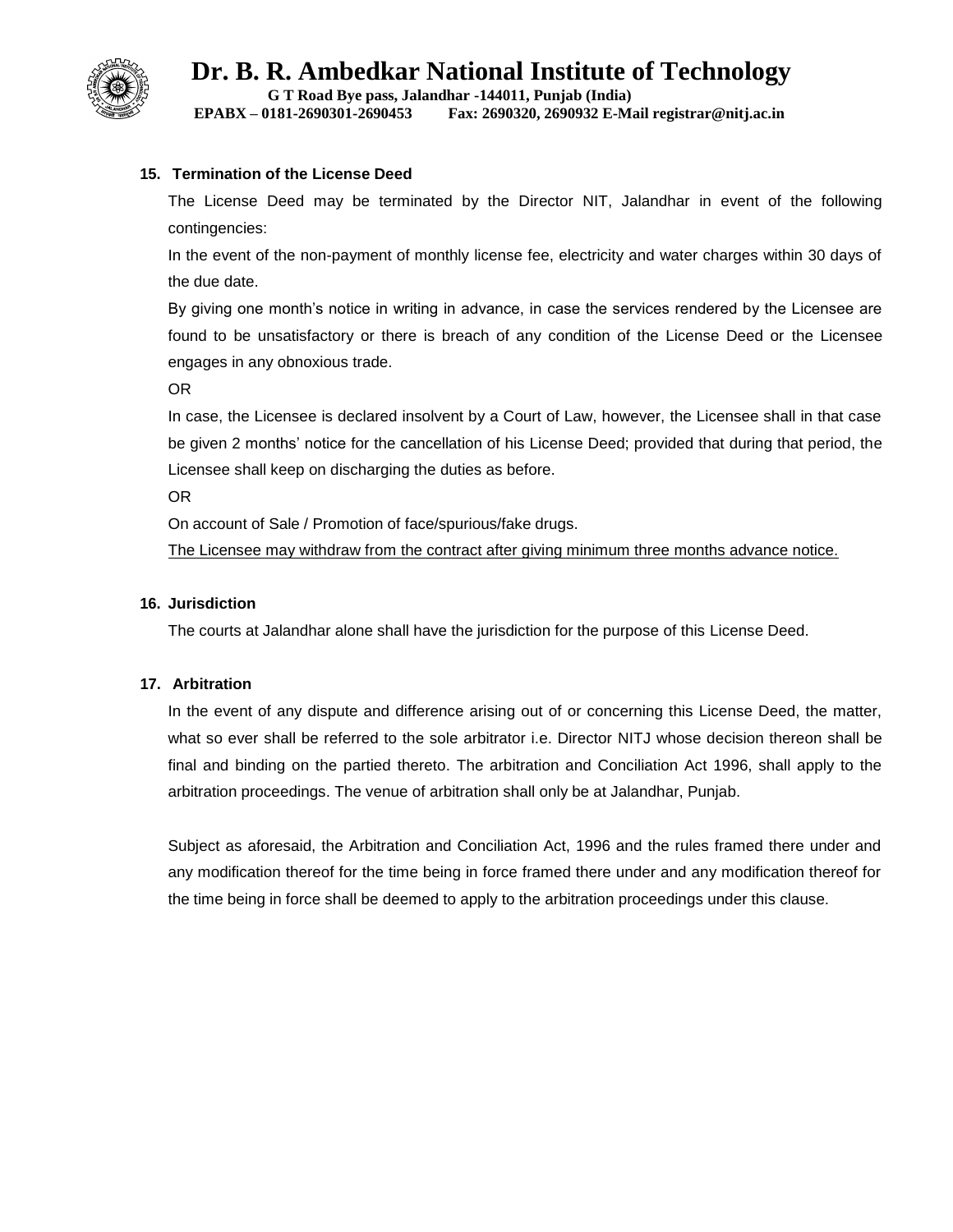

**G T Road Bye pass, Jalandhar -144011, Punjab (India) EPABX – 0181-2690301-2690453 Fax: 2690320, 2690932 E-Mail registrar@nitj.ac.in**

**Annexure – I**

## **TECHNICAL BID**

**TENDER FOR SETTING UP OF CHEMIST SHOP AT NIT, JALANDHAR UNDER LICENSE ARRANGEMENT**

### **ESSENTIAL DETAILS OF THE BIDDER**

- 1. Name of the Bidder :
- 2. Full Address
- 3. E-Mail Address
- 4. Telephone Number (s)
- 5. Name / Mobile nos. of authorized representative of the bidder.
- 6. Experience of the bidder, if any, (attach relevant documentary evidence) :
- 7. Particulars of license held under Drug and cosmetics Act and Rules made there under (Copy of the valid certificate(s) held by the Bidder for its existing establishments must be attached)
- 8. GST Number.

(Copy of the valid certificate(s) held by the Bidder for its existing establishments may be attached)

9. TAN/PAN Number :

(Copy of the valid certificate(s) held by the Bidder for its existing establishments may be attached)

- 10. Name and address of Bankers :
- 11. Whether the bidder possesses no conviction Certificate from Drug Controller and certificate to the effect that there is no case pending under the drugs & Cosmetics Act 1940 and rules made there under as well as under Drug Price Control Order (DPCO) against the firm during the last 5 years (Copies to be attached). If no, produce affidavit in that effect:
- 12. DETAILS of EMD Demand Draft:

| Draft Amount:        | Draft No: |              |
|----------------------|-----------|--------------|
| <b>Bank Details:</b> | Dated :   | in favour of |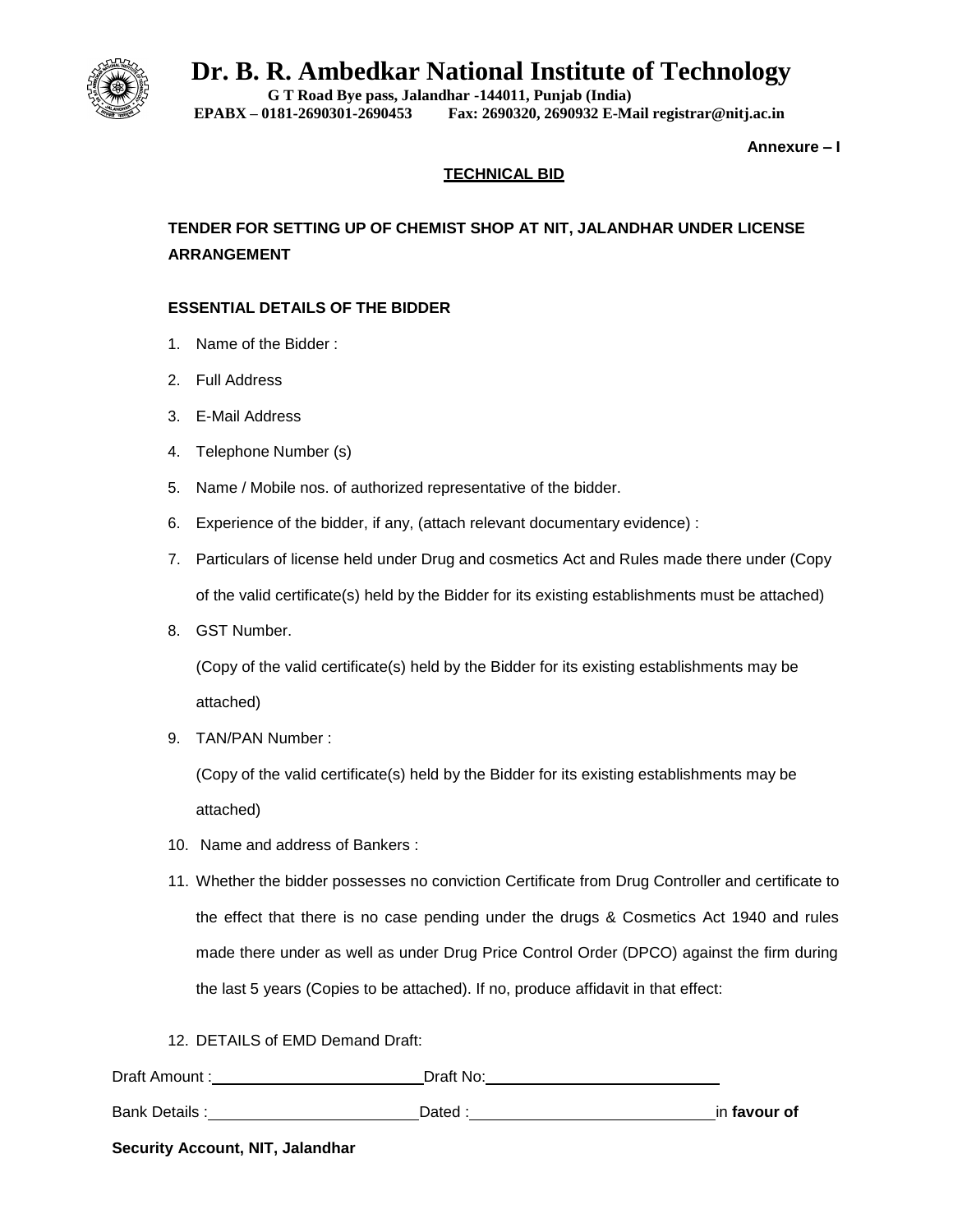

**G T Road Bye pass, Jalandhar -144011, Punjab (India) EPABX – 0181-2690301-2690453 Fax: 2690320, 2690932 E-Mail registrar@nitj.ac.in**

13. Detail of Tender Fee's Demand Draft: Draft Amount : Draft No: Bank Details : <u>Netally : and a particle of the Dated : and Dated : netall and a particle of the particle of the particle of</u> **Director , NIT, Jalandhar**

## **Certified that :**

- 1. I/we have read the terms and conditions governing this work of the Institutes and hereby agree to abide by them.
- 2. The undersigned have neither been blacklisted by any Central or State Government department in the last there years nor there is any litigation pending with any of its departments.
- 3. The information provided above by the undersigned is correct & any information found to be incorrect will lead to the cancellation of our bid.

Dated :

**Name and Signature of the authorized Signatory of the firm with seal of firm**